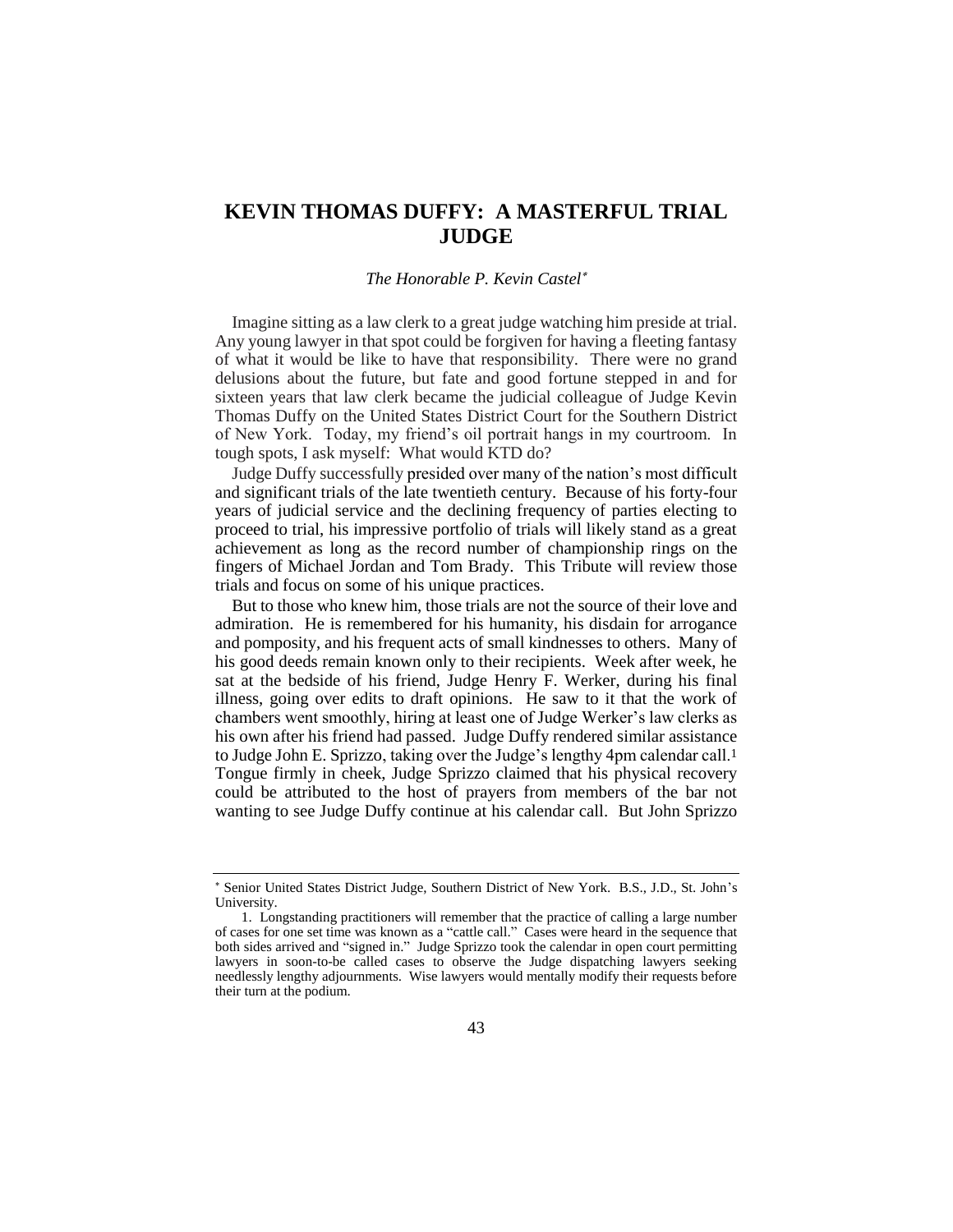also privately remarked to this author: "With friends like Kevin Duffy, you don't need many friends."

Judge Duffy was appointed to the district court in 1972 by President Richard Nixon and retired in September 2016. He is the third-longest serving judge in the court's 233-year history. Judge Duffy was born and raised in the Bronx to an Irish immigrant family under impoverished circumstances. He attended Fordham University and Fordham University School of Law, where he met his wife, Irene Krumeich. She later became a Family Court Judge and an Acting Supreme Court Justice for the State of New York. Judge Duffy affectionately referred to his wife as the "Real Judge Duffy" or "RJ."

Young Duffy joined the Second Circuit family more than sixty-five years ago, while attending law school as an evening student at Fordham. Still a student, he served as a bailiff to Judge J. Edward Lumbard of the United States Court of Appeals for the Second Circuit, who became a lifelong mentor. Judge Learned Hand of the Second Circuit took a liking to the young Duffy and gave him memorable advice on writing: "Give us the facts, give us the law and give it to us in Mother Goose language."

Following his tenure with Judge Lumbard, he served as an Assistant United States Attorney in the Southern District of New York, where he tried nineteen cases. He later became the Assistant Chief of the Criminal Division. Judge Duffy was the Regional Administrator for the United States Securities and Exchange Commission in New York, where he oversaw a turbulent period of consolidation of broker-dealers and framed the proposal for what became the Securities Investor Protection Corporation (SIPC). All in, he spent fifty-five years in federal public service.

Judge Duffy received many awards,2 but the one that made him smile the most was his name plate over his favorite booth at Forlini's on Baxter Street, signifying his status as a forty-year patron. Along with the accolades, came 24/7 protection courtesy of the United States Marshals Service for a period exceeding ten years because of his role presiding over several terrorism trials. I can assure the reader that for Kevin and Irene Duffy, the thrill and mystique of having a security detail in their home and following their every move wore off quickly.

With that background, I now present an excerpt from his portfolio of significant trials:

• Two trials of those involved in the 1993 bombing of the World Trade Center, a terrorist act that resulted in six deaths and more than a thousand injured. The first trial lasted six months with more than a thousand exhibits and the testimony of more than two hundred witnesses. The second trial lasted three months. All tried defendants were convicted and the principal defendants received sentences of 240 years each.

<sup>2.</sup> He received the William O. Douglas Lifetime Achievement Award from the Association of Securities & Exchange Commission Alumni, the Emory Buckner Medal from the Federal Bar Council, the Dean's Medal from Fordham University School of Law, and an Honorary Doctor of Humane Letters from the College of New Rochelle.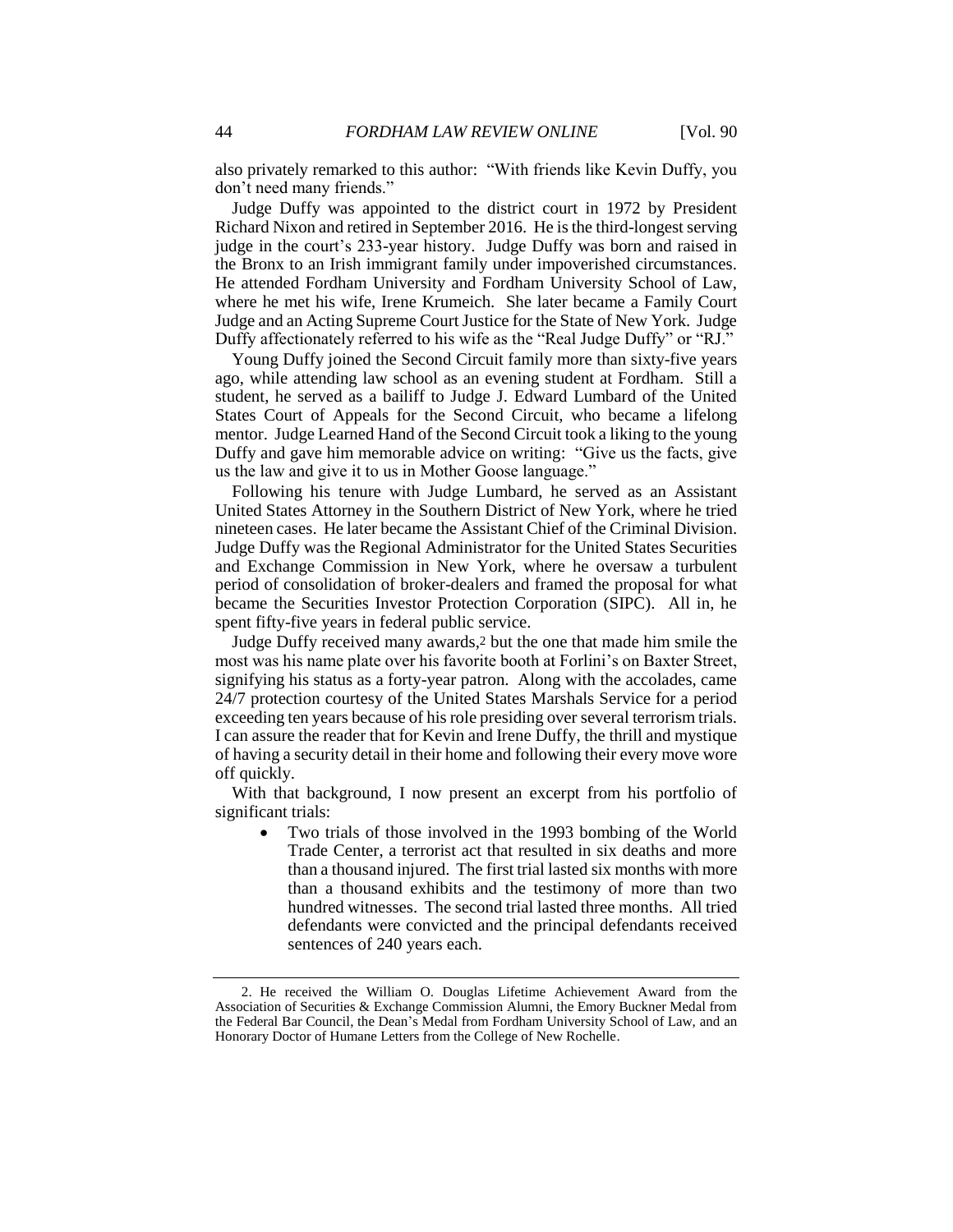- The three-month Bojinka Plot trial in which defendant Ramzi Yousef was tried and convicted of conspiring with his uncle Khalid Sheikh Mohammed of plotting to hijack twelve U.S. bound planes and fly them on a coordinated schedule into the Pacific Ocean. Today, the plot is acknowledged as a precursor to the September 11 attacks. Speaking of his work in two terrorism trials, the circuit wrote as follows: "Judge Duffy carefully, impartially, and commendably conducted the two lengthy and extraordinarily complex trials from which these appeals were taken. The fairness of the proceedings over which he presided is beyond doubt."3
- The five-and-one-half-month trial against nine members of the Gambino Crime Family, including boss Paul Castellano. Two and a half months into the trial, on December 16, 1985, at approximately 5:30 p.m., Castellano and his driver were shot and killed in front of Sparks Steak House in Manhattan. After extensive questioning of the jurors, Judge Duffy continued the trial. Six of the remaining defendants were convicted and the convictions of all were affirmed on most counts.
- The five-month long Brinks Robbery Conspiracy trial. Two police officers and a private security guard were murdered in Nanuet, N.Y. in the course of the robbery allegedly organized by members of the May 19th Communist Organization, the Black Liberation Army, and the Weather Underground. There were 129 witnesses.
- The trial of Carmine Tramunti, boss of the Lucchese Crime Family, and fourteen others; six severed defendants were convicted after a second trial (first trial: two months; second trial: one month). The original indictment named thirty-two defendants in thirty counts.

From these and other trials, Judge Duffy leaves a legacy of creative trial management and a unique style characterized by wit and plain speaking.4

#### *Jury Selection in the World Trade Center Bombing Cases*

Judge Duffy's probing inquiry of potential jurors in the World Trade Center bombing trials demonstrated his deep commitment to fulfilling the constitutional promise of a fair and impartial jury. He set a high standard for those who follow.

In the first World Trade Center bombing trial, one defendant submitted seventy-nine proposed questions directed to jurors' feelings about "Islam,

<sup>3.</sup> United States v. Yousef, 327 F.3d 56, 173 (2d Cir. 2003).

<sup>4.</sup> Perhaps, the best-known example of his plain speaking was the first paragraph of an opinion denying a motion to suppress in which the Judge begins with his assessment of the credibility of a law enforcement witness. The paragraph in its entirety reads as follows: "John Spurdis is a liar." United States v. Tramunti, 377 F. Supp. 1, 1 (S.D.N.Y. 1974).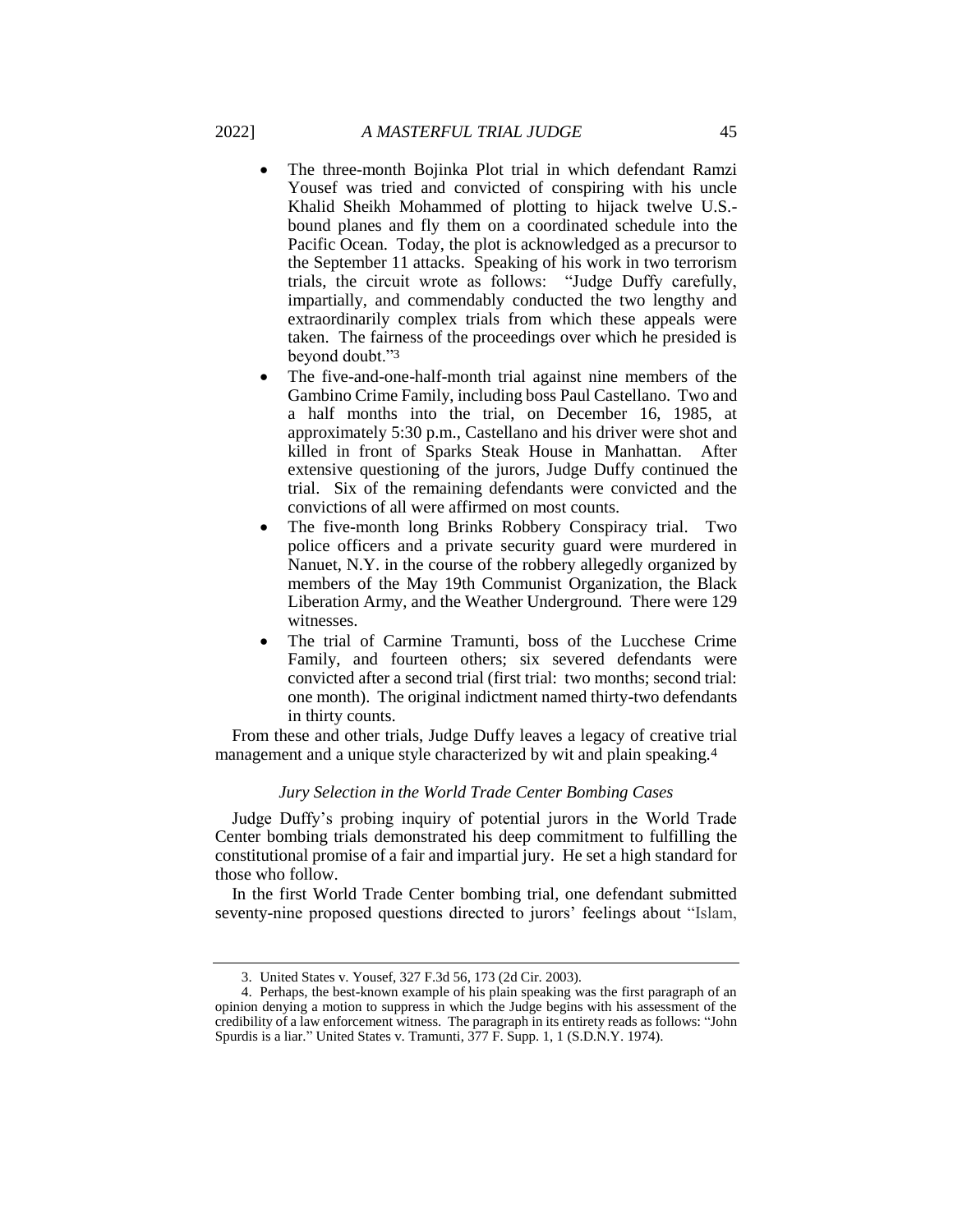Muslims and Arabs."5 Judge Duffy was not a fan of jury questionnaires.6 They may lead to avoidable squabbles among parties who are jockeying for an advantage and a judge's loss of control over the voir dire process.7 He, instead, relied on his own methodology for probing possible juror bias.

First, the Judge examined jurors in three groups of fifty to determine hardship, knowledge of names of witnesses and places, and potential bias based solely on their knowledge of the general subject matter of the charges, the bombing of the World Trade Center causing six deaths and more than a thousand injuries. This round of questioning narrowed the venire from 150 jurors down to sixty.

Next, the Judge examined the sixty in groups of twelve, specifically focusing on potential bias. These were not superficial inquiries but required a search of recollection and conscience: "'If you had to describe your religious views, how would you do it?' . . . 'Have you ever had an incident in your life that would make it difficult to judge another person because of their race or creed or color or national origin or anything like that?'" and "Have you ever moved out of an area because you were disturbed that the area was changing?"

Finally, each remaining juror was questioned one-by-one on whether the juror: "(1) had ever traveled to the Middle East; (2) had any feelings about Israel; (3) would be affected in any way by the fact that the four defendants were Muslims; (4) had any friends who were Muslims; [and] (5) had any business dealings with Muslims . . . ." It was only after these and other inquiries were made, follow-up questions were asked, and challenges for cause were resolved that the lawyers were required to exercise their challenges. Judge Duffy showed an admirable unwillingness to rest on a shallow, perfunctory inquiry.

<sup>5.</sup> United States v. Salameh, 152 F.3d 88, 120 (2d Cir. 1998). The methodology and content of Judge Duffy's questioning of jurors is taken from the circuit's opinion in *Salameh*.

<sup>6.</sup> The author has utilized a juror questionnaire in only one case which was narrowly tailored to the issues of hardship from jury service and extent of knowledge of the high-profile defendant. United States v Gotti, No. 08 cr. 1220 (PKC) (S.D.N.Y.) Used that way, it still had unintended consequences; the press elected to print word for word the responses of some jurors before they arrived at the courthouse for in-person questioning. Other judges have reported satisfaction with the use of questionnaires.

<sup>7.</sup> The differing interests of judges and litigants during voir dire have been discussed by the Second Circuit in affirming Judge Duffy in a different case:

Court and counsel have somewhat different goals in voir dire. The court wants a fair and impartial jury to be chosen and to move expeditiously to the presentation of evidence. Counsel want a jury favorable to their cause—fair or not—and voir dire aids them in exercising peremptory challenges and challenges for cause. Counsel have an additional purpose in voir dire moreover and that involves exposing jurors to various arguments they intend to make at trial. Counsel view voir dire as an opportunity for advocacy similar to, albeit not the equivalent of, openings or summations. This additional purpose has led to a long struggle between bench and bar—in both the state and federal courts . . . .

United States v. Lawes, 292 F.3d 123, 128 (2d Cir. 2002).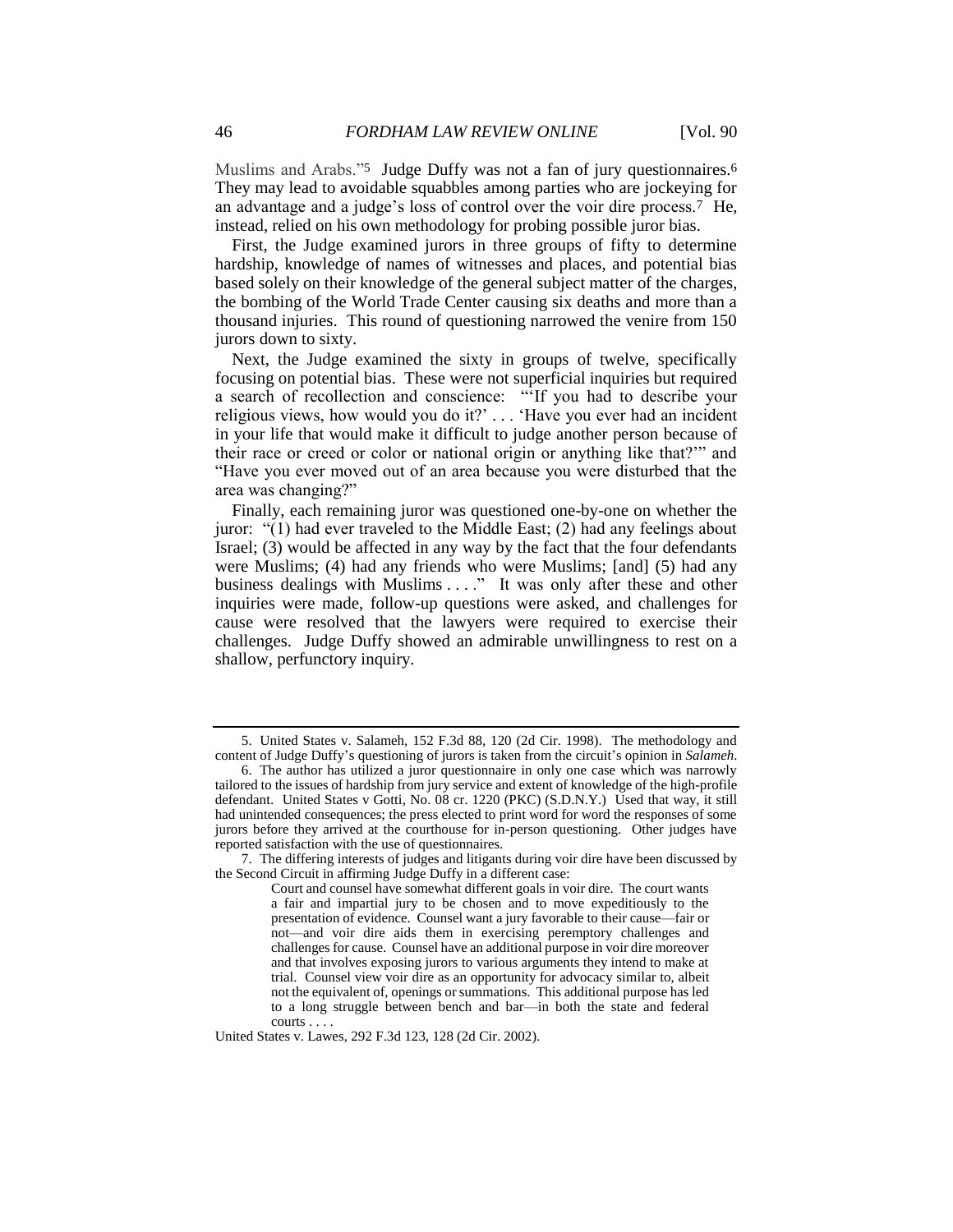# *The Devil and Daniel Webster: Ruling on an Objection to an Anonymous Jury*

Sequestered juries were not uncommon in state and federal trials but fell out of favor in the late 1970s. Where there was a tangible basis to believe that the jury might be subjected to intimidation or worse, courts found that jurors could be protected without sequestration through a combination of withholding their identities and providing certain transportation by the United States Marshals Service.8

Judge Duffy was faced with a request by the government for an anonymous jury in a trial of defendants on federal conspiracy charges arising from a series of armored truck robberies and two murders in the Bronx and Nanuet, NY in 1981 and the prison escape of Black Liberation Army leader Joanne Chesimard.9 Defendants opposed the government's application.

The evidence in support of the use of an anonymous jury was formidable. The trial evidence was expected to include "descriptions of the murders of four persons," "recorded conversations in which the defendants discuss killing two government witnesses," a "'Wanted-Dead or Alive' poster with a picture of another government witness," a "reference to witnesses as 'war criminals,'" and a "handwritten exhortation prepared by associates of one of the defendants [stating that] . . . '[w]e should also considered [sic] new tactics—for example, a campaign that targeted individual U.S. Attorneys or grand jurors and holds them accountable for the impact of their actions.'"10

The Judge's grant of the motion was not surprising, but his chosen words were vintage Duffy:

The defense . . . suggests that they will be unable to select a jury if denied the venireman's name, address, and place of employment . . . . It is true that the defendants will be unable to get the exact jury they want. That is not required by the law. And in any event, the one recorded situation in American literature known to the Court in which a party got exactly the jury he wanted—he lost. *See* S. BENET, *The Devil and Daniel Webster,* THIRTEEN O'CLOCK (1937).11

## *The Murder of the Reputed Boss of the Gambino Crime Family During a Multi-Defendant Trial*

There is no single source of trial management difficulties in a criminal trial. They may be caused by jointly trying defendants with antagonistic defenses, the sheer volume of charges or evidence, or the occurrence of the unexpected. Cases with these types of complexities seemed to find their way on to Judge Duffy's docket.

<sup>8</sup>*. See* United States v. Barnes, 604 F.2d 121, 141–43 (2d Cir. 1979). The Second Circuit approved the use of an anonymous jury in the trial of alleged drug kingpin Leroy "Nicky" Barnes presided over by Judge Henry F. Werker, Judge Duffy's good friend.

<sup>9.</sup> United States v. Ferguson, 758 F.2d 843, 846 (2d Cir. 1985).

<sup>10.</sup> United States v. Shakur, 623 F. Supp. 1, 3 (S.D.N.Y. 1983).

<sup>11</sup>*. Id.* at 4.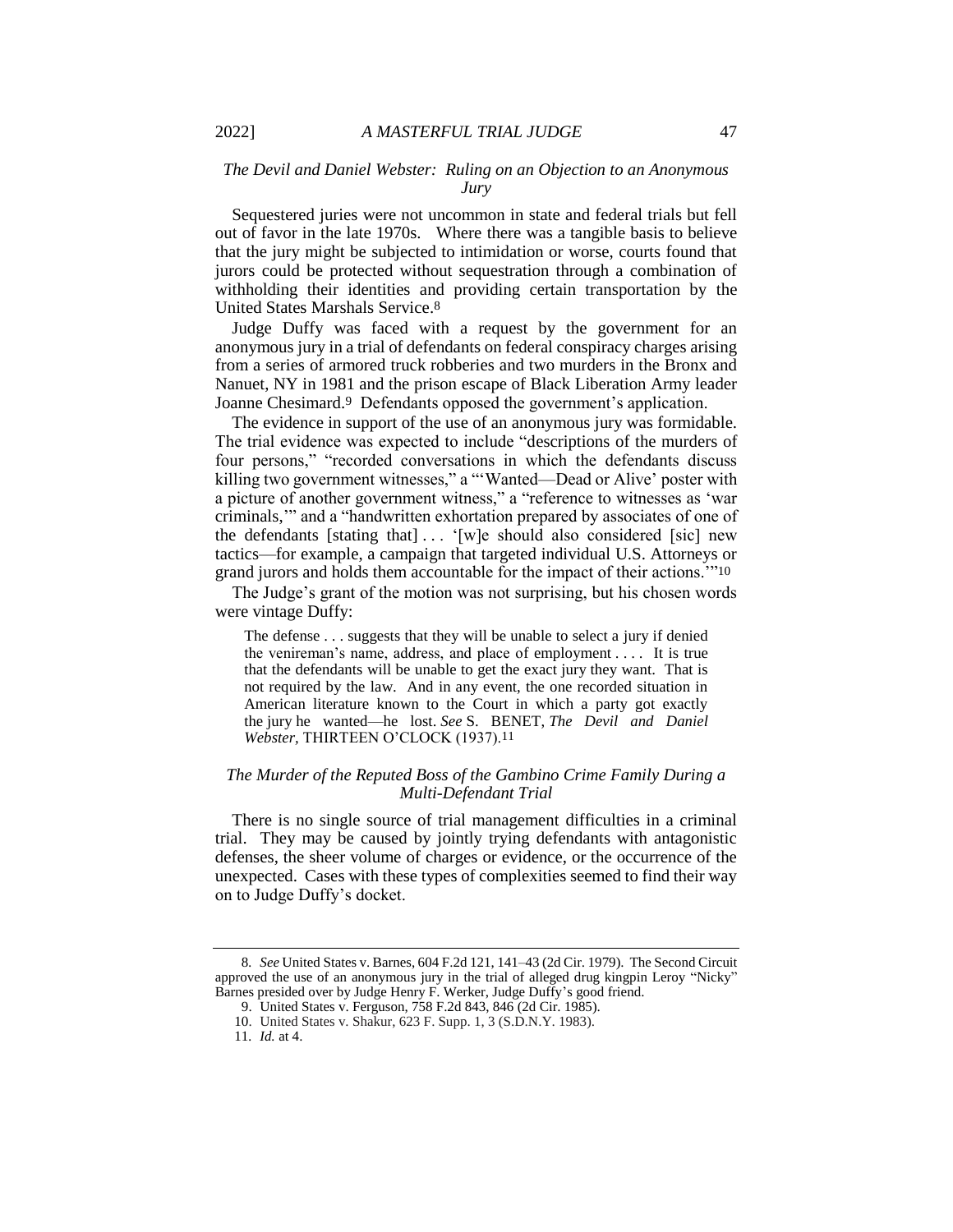In a case indicted by the grand jury and ultimately assigned to Judge Duffy, there were seventy-eight counts against twenty-four defendants, alleging eleven different conspiracies relating to the affairs of the Gambino Crime Family.12 The Judge severed counts and defendants and proceeded to trial of the first phase.

Paul Castellano aka Big Paulie, the reputed head of the Gambino Crime Family, and others were on trial in the first phase on a total of twenty-three counts arising from a stolen car conspiracy. Two and one-half months had passed and there was much more testimony to come. The level of press coverage was high and on Friday, December 13, 1985 with the weekend at hand, the Judge told the jurors to go home, relax, and confine their television viewing to sports, suggesting Monday Night Football's Miami Dolphins-New England Patriots game.13

Big Paulie and one other were gunned down by three men in front of Sparks Steakhouse in mid-Manhattan that Monday. It was a major story. During the Miami Dolphins game, there was a crawl at the bottom of the screen with the news and it was front page news the next day.<sup>14</sup> This is a trial judge's worst nightmare. Loss of life aside, two and one-half months had been invested in the trial. Now it might all be for naught. Predictably, the remaining defendants moved for a mistrial. Judge Duffy will tell you what happened next:

On December 17, 1985, the day after Castellano was killed, I conducted a separate voir dire of each juror . . . . All of the jurors knew of Castellano's death and basically how it came about. Approximately six of the jurors also had heard something to the effect that Castellano had been the head of organized crime. Without exception, however, none of the jurors had heard anything about the remaining nine defendants or about the trial, other than the fact that Castellano had been a defendant in it. The jurors all stated that they would still be able to decide the case fairly and impartially and that what they had learned about Castellano would in no way affect their ability to judge the other defendants.15

The Judge directed counsel to collect the media reports, including transcripts of broadcasts, and adjourned the trial and set oral argument on the motion for a mistrial for January 6, 1986. At the argument, the Judge noted that (1) the publicity was prejudicial to the defendant and (2) it became known to jurors. These circumstances met only the first two prongs of the Second Circuit's test in *United States v. Lord.* 16 The third prong required

<sup>12.</sup> United States v. Gaggi*,* 811 F.2d 47, 50 (2d Cir. 1987).

<sup>13.</sup> Don Shula's Dolphins prevailed over the Patriots 30-27. *See New England Patriots at Miami Dolphins - December 16th, 1985*, PRO FOOTBALL REFERENCE, https://www.profootball-reference.com/boxscores/198512160mia.htm [https://perma.cc/W3GS-7QG2] (last visited Mar. 23, 2022).

<sup>14</sup>*. Mafia's Number One Blown Away*, N.Y. POST, Dec. 17, 1985, at 2; Robert D. McFadden, *Organized-Crime Chief Shot Dead Stepping From Car on E. 46th St.*, N.Y. TIMES, Dec. 17, 1985, at A1, col. 2

<sup>15.</sup> United States v. Gaggi, 632 F. Supp. 1019, 1020–21 (S.D.N.Y. 1986), *aff'd in part*, *rev'd in part*, 811 F.2d 47 (2d Cir. 1987).

<sup>16.</sup> 565 F.2d 831, 838 (2d Cir. 1977).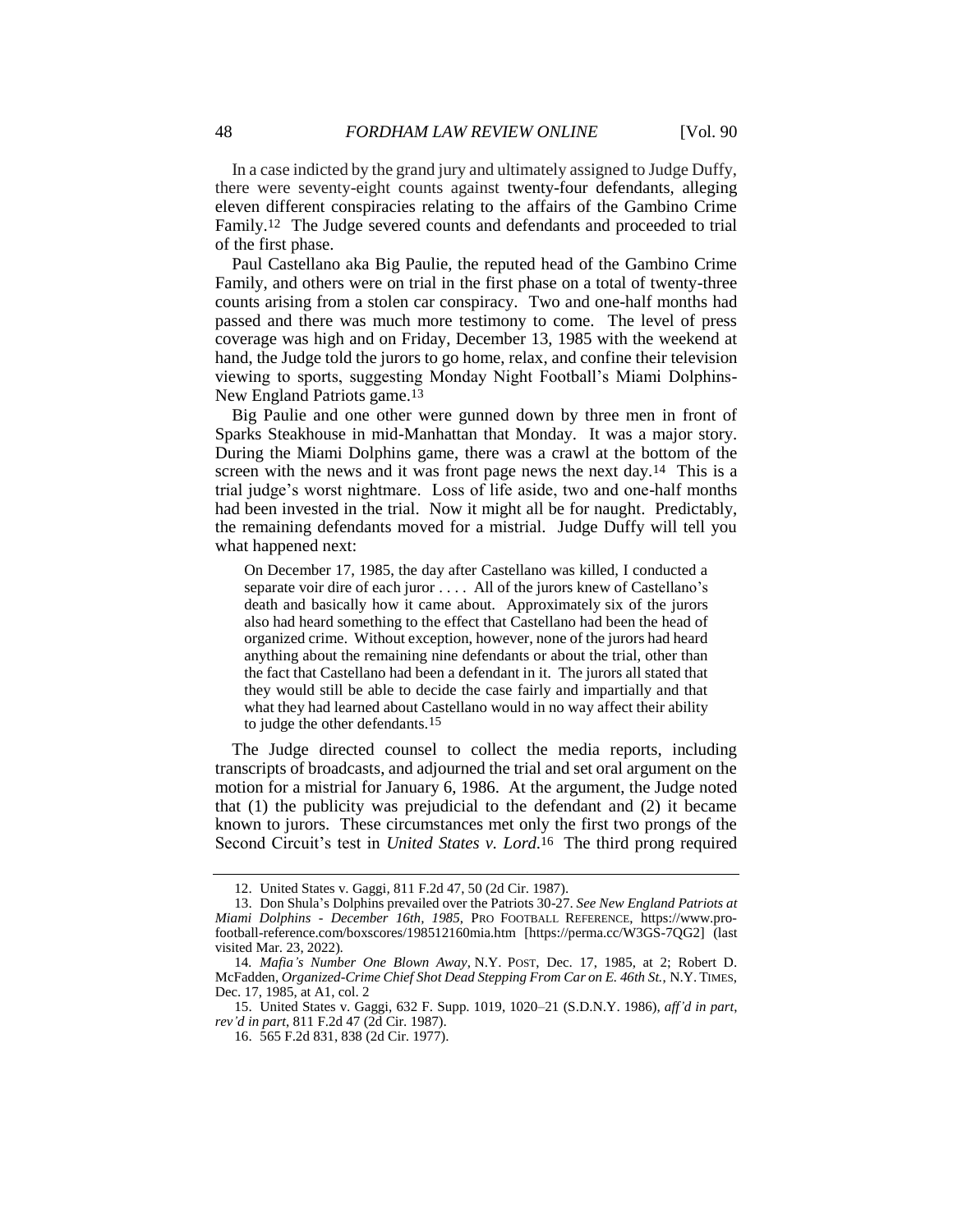that an exposed juror be questioned out of the presence of other jurors "to determine the extent of the exposure and its effect on the juror's attitude toward the trial."17 Judge Duffy described his approach to the third step:

The voir dire of the individual jurors lasted the entire day on January 7, 1986. I found the jurors to be sincere and candid in their responses to detailed questions regarding what they had seen or heard since Castellano's death and what their present impressions were as to the remaining defendants. The jurors exhibited a conscientious desire to avoid the publicity regarding this case and an insightful understanding of the irrelevance of any publicity that they were exposed to. Not one juror heard or saw anything that gave him or her the impression that the remaining nine defendants were involved in organized crime. In fact, no one heard or saw anything at all about the remaining nine defendants or the trial.18

He denied the motion for a mistrial and issued written findings. On appeal, the Second Circuit noted "that the trial court complied in every respect with this Circuit's guidelines": 19

Once it saw 'a potential for unfair prejudice,' it held, not one but two, *voir dires* of each juror outside the presence of other jurors, to determine the extent of the juror's exposure to the reports and its effect on his or her attitude toward the remaining defendants. Under these circumstances, the measures taken by the district court were adequate to insure a fair trial.20

Of the original nine defendants (other than the murdered Castellano), Judge Duffy dismissed the charges against one defendant at the close of the government's case and two were acquitted. The acquittals powerfully illustrated the jury's ability to follow the Judge's instructions and fairly and impartially assess the guilt or lack of guilt of the defendants based solely on the evidence at trial.

## *Robinson Crusoe and The Bully: Other Examples of Use of Language with Jurors*

Judge Duffy understood that jurors are often anxious about whether they will understand unfamiliar legal jargon. He often would break the ice during jury selection by promising the jurors that during the trial he would not allow the lawyers to use any words longer than "delicatessen."

In framing directions to jurors, Judge Duffy would ask jurors to imagine themselves or their family members sitting at one of the tables in the well of the courtroom facing a trial: "Wouldn't you want jurors who only considered the evidence brought out in this Courtroom?" The substance of his

<sup>17</sup>*. Id.* at 83839.

<sup>18</sup>*. Gaggi*, 632 F. Supp. at 1022.

<sup>19.</sup> *Gaggi,* 811 F.2d at 52.

<sup>20</sup>*. Id.* Of the six defendants who were convicted, two had their convictions under the counts alleging a violation of 18 U.S.C. § 241 set aside because the government failed to prove they were citizens, a necessary predicate under the statute; the convictions on other counts were otherwise affirmed.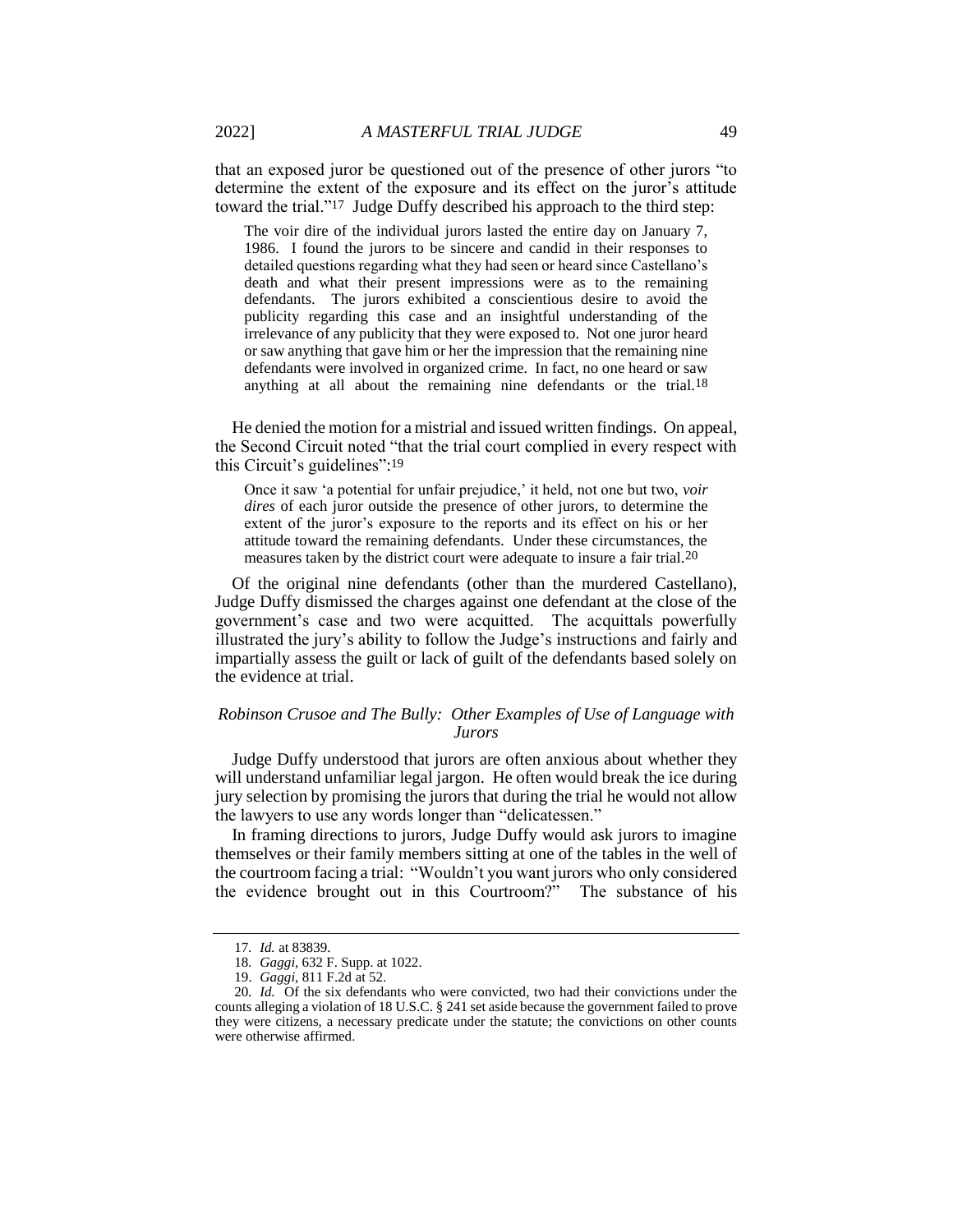instruction may not have been different from that given by other judges but his language choice—placing the juror in the picture—made it more impactful.

In crafting the final instructions to the jury, Judge Duffy was not content to use a bland hypothetical for explaining circumstantial evidence.21 Instead, he would take the jurors on a vivid mental journey to a desert island, and he managed to work himself into the story:

[Do you r]emember at the beginning of trial I gave you an example of circumstantial evidence? I told you about Robinson Crusoe and the fact that I had to do a book report in the second year of high school on that. I told you that he was ship wrecked and ended up on a desert island that was totally uninhabited. He knew it was uninhabited because he had been all over the desert island and he could find nobody else there. One day, he goes down to the shore, and there in between the line where the tide had been and where the water was when he arrived was a big set of size 13D footprints. Robinson Crusoe had 9s. He walked over. He said, they are not mine. That's circumstantial evidence. Of what? Of the fact that somebody else is on the island. If the issue [was] is the island totally uninhabited except for Robinson Crusoe, do you think he would have any difficulty in figuring out that somebody else was there? Do you think he did? No, of course not, from circumstantial evidence, he drew the inference that somebody else was on the island.22

The Second Circuit viewed the Robinson Crusoe hypothetical as "entirely appropriate."23 But the Judge's instruction continued with an example about the school bully:

When you were a kid and you were in school, do you remember there was a bully. There was a bully in every kid's class, I am sure of it. Some kid, he'd come along and he'd step on the toe of the person beside him. The victim would yell. And the bully would look at the teacher and say, oh, it was a mistake. I didn't mean to do that. That was an accident. Every other kid in the neighborhood knew that it was no mistake. Right?

The direct evidence would be his declaration that it was a mistake and an accident. But by circumstantial evidence, ladies and gentlemen, you knew that it wasn't a mistake. It was him being a bully. You know, grown-ups are just big kids. We think the same way. You can conclude from circumstantial evidence what someone's intent or knowledge was. Direct evidence i[s] often misleading. Circumstantial evidence is quite sufficient.

<sup>21.</sup> To explain circumstantial evidence, trial judges frequently use the example of a hypothetical courtroom with the draperies drawn tightly closed so no one can look out. Into the courtroom walks a person with a dripping umbrella. Later a person enters with a raincoat with water spotting on the shoulders. Jurors are told from this combination of facts that it would be reasonable to infer that it had been raining. Despite its prevalent use, not all judges have been fans of the example. United States v. Gleason, 616 F.2d 2, 13 n.7 (2d Cir. 1979) ("I never know how that is helpful to a jury. You are not really trying to decide whether some weather condition exists . . . .") (quoting Judge Thomas P. Griesa).

<sup>22.</sup> United States v. Salameh, 152 F.3d 88, 141 n.7 (2d Cir. 1998) (alteration in original) (quoting the trial transcript).

<sup>23</sup>*. Id.* at 140.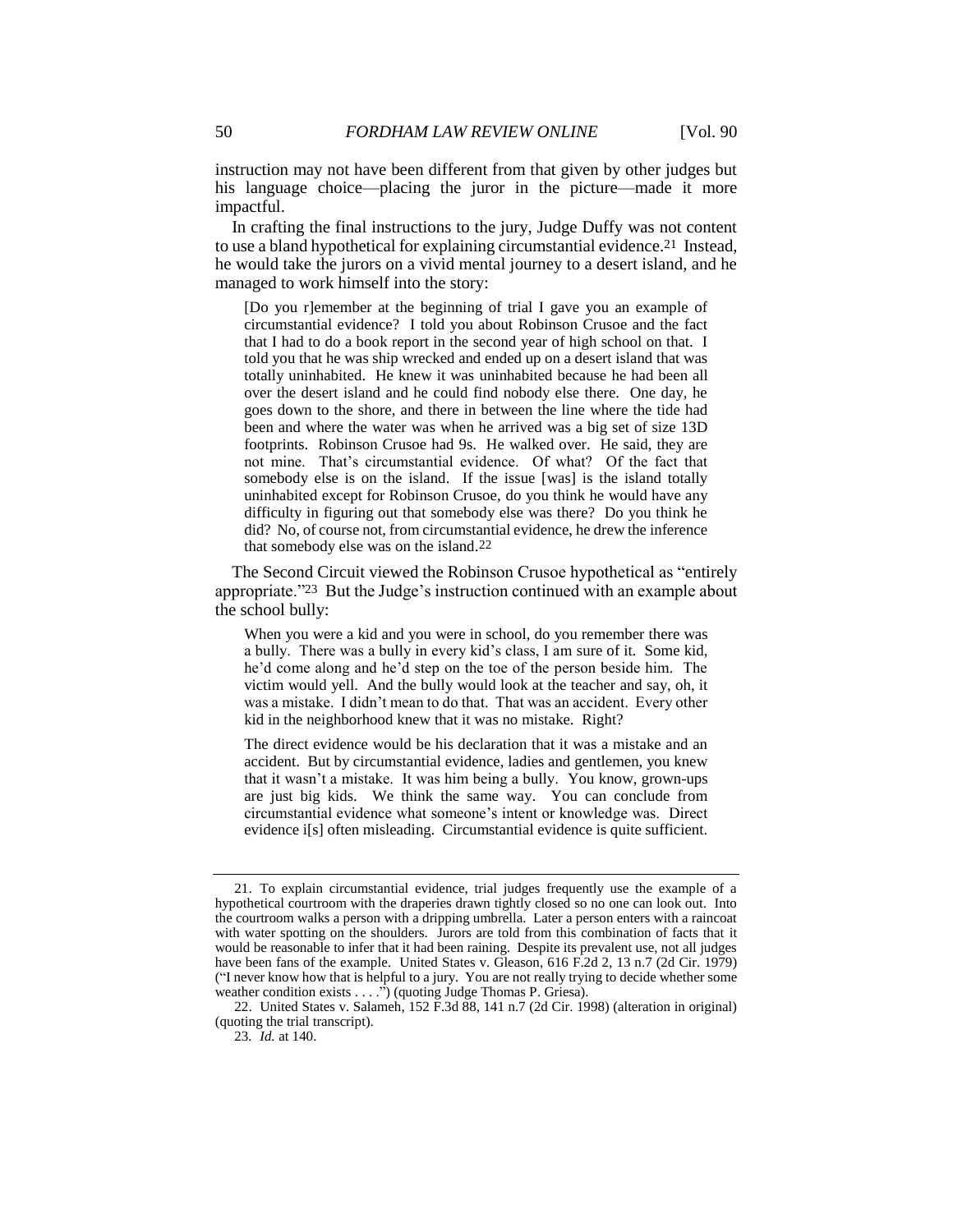One thing you should recognize, it still must be proved beyond a reasonable doubt.24

While the circuit disapproved of the instruction because it started from the premise that the "kid" was in fact a bully,<sup>25</sup> it found no prejudice in the overall context of the charge and affirmed.26 This author submits that Judge Duffy was on the right track in endeavoring to make the instructions come alive for lay jurors. Innovators do not always succeed on their first attempts. Judges should be inspired by Judge Duffy's example to put thought into crafting jury instructions that use language and storytelling to explain opaque legal concepts.

In one lengthy trial (in which this author was present as law clerk), there was a suggestion that jurors may have seen certain defendants in handcuffs. The Judge could not exclude the possibility that this had occurred, but no party requested that he question the jurors, which might only serve to highlight the issue. Instead, he delivered an instruction that largely took the sting out of the possibility of an accidental sighting. In the words of the circuit affirming Judge Duffy:

[T]he instruction quite appropriately point[ed] out that the reason for some defendants (not identified by the court) being in custody while others were not was that some defendants were able to afford bail and others were not and that the jury was to draw no inference from whether or not a defendant was able to afford bail. The inquiry made and the curative charge together served, we think, to supplant the voir dire of the allegedly exposed jurors.<sup>27</sup>

Because the Judge's folksy style was not lifted from a hornbook or style manual, his language choices could lead to appellate issues. The following is an excerpt from a voir dire of a juror who had a family member in law enforcement:

THE COURT: Now, there will be people coming in here who are with law enforcement. Do you think because there is a person in your household that's also law enforcement that you might be biased towards them? Let me put it to you this way. Have you ever gotten a ticket?

JUROR: Yes.

THE COURT: Now, as the cop was walking away did you question whether his parents were actually married?

JUROR: No.

THE COURT: Could you recognize that people are people, no matter what they are?

JUROR: Yes.

<sup>24</sup>*. Id.* (alteration in original) (quoting the trial transcript).

<sup>25.</sup> A second unmentioned problem is how "[e]very other kid in the neighborhood" knew he was a bully and why this was not akin to endorsing the use of propensity evidence.

<sup>26</sup>*. See id.* at 142–43.

<sup>27.</sup> United States v. Taylor, 562 F.2d 1345, 1359 (2d Cir. 1977) (citing United States v. Acosta-Garcia, 448 F.3d 395, 396 (9th Cir. 1971)).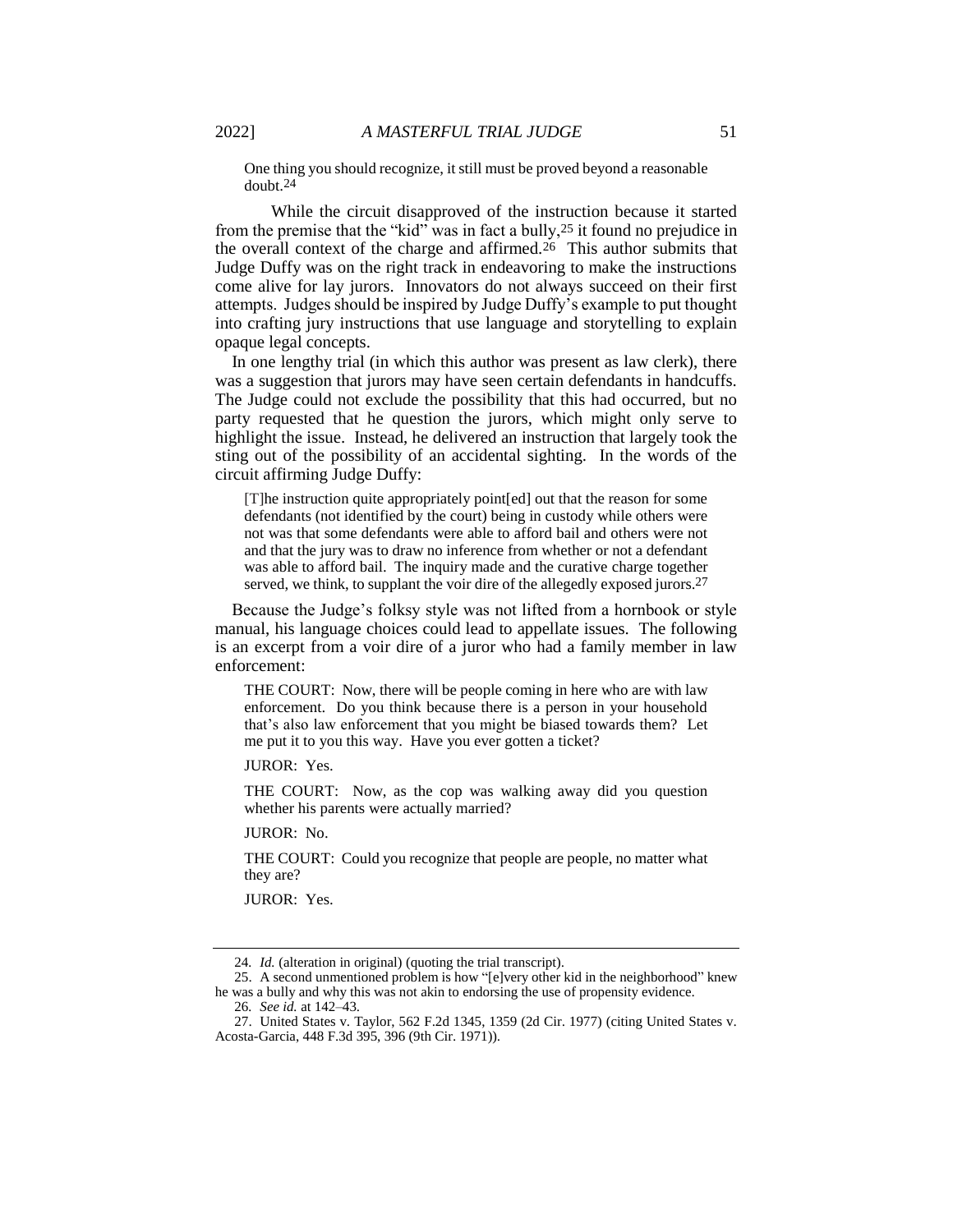THE COURT: Do you think you have any problem with that at all?

#### JUROR: No.28

While not endorsing this unorthodox line of inquiry, the circuit majority nevertheless affirmed, noting the broad discretion afforded a trial judge.29

## *Jury Entering: Remain Seated*

In pre-pandemic times, it was the near uniform practice of judges to require parties and counsel to stand when the jury entered or exited the courtroom. Jurors were told that this was a sign of respect to them as judges of the facts.30

But Judge Duffy did not follow convention. He required parties and lawyers to remain seated while the jury was entering and existing the courtroom. He explained that his practice was born of experience:

Simply put, while I was still an active litigator, my opponent was standing while the jury was walking from the courtroom, and he inadvertently stepped on the forelady's toe, stumbling into her and almost knocking her down. I wondered whether the successful result my client obtained in that case was due to abilities of counsel or to the toe-stubbing inflicted by my opponent.31

In the civil case in which the Judge described the origins of his contrarian practice, the lawyer violated the Judge's direction to remain seated as the jury exited for the apparent purpose of displaying his displeasure at one of the Judge's rulings and provoking a mistrial. The Judge found the lawyer, who had not been admitted to the bar of the court *pro hac vice* or otherwise, to be in contempt but later vacated the finding noting that "there is little time to be wasted on the antics of people like [this]. It would add nothing to the dignity of this court to continue this proceeding."32 Along the way, the Judge also took a jab at those he felt took too narrow of a view of a court's contempt power: "I do recognize that for at least some appellate judges, contempt is a tightly choreographed minuet where a trial judge can be reversed for any missed step or missed beat."33

#### *Conclusion*

It takes a special person to excel at a job that requires you to sit passively, listen intently, and exude optimism. This is especially hard when you are watching strategic errors by trial lawyers, listening to testimony that you heard before, and harboring your own concerns about how the pace of the trial will affect the jury. There are lofty aspects to the position, but it is still a job. Yet few jobs come with an array of other folks who are paid to probe,

<sup>28</sup>*. See* United States v. Lawes, 292 F.3d 123, 133 (2d Cir. 2002) (Pooler, J., dissenting).

<sup>29</sup>*. Id.* at 128 (majority opinion).

<sup>30.</sup> The practice has been suspended under certain COVID-19 protocols in order to avoid unnecessary movement.

<sup>31.</sup> Santa Maria v. Metro-N. Commuter R.R., 879 F. Supp. 10, 11 n.1 (S.D.N.Y. 1995).

<sup>32</sup>*. Id.* at 13.

<sup>33</sup>*. Id.*